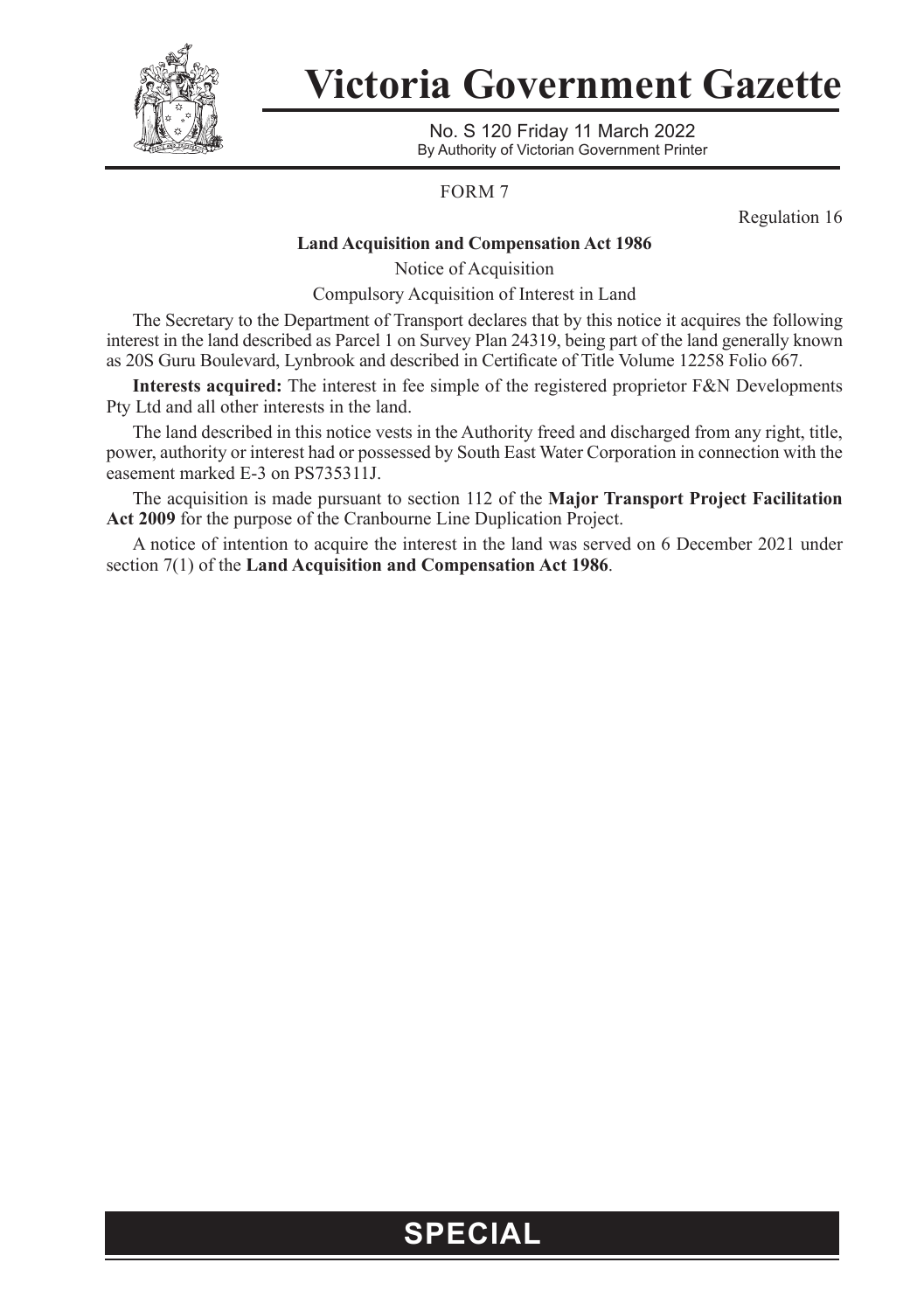

Published with the authority of the Secretary to the Department of Transport.

For and on behalf of the Secretary to the Department of Transport

Signed: DAVID ROCHE Name: David Roche Director, Property Projects Department of Transport Date 11 March 2022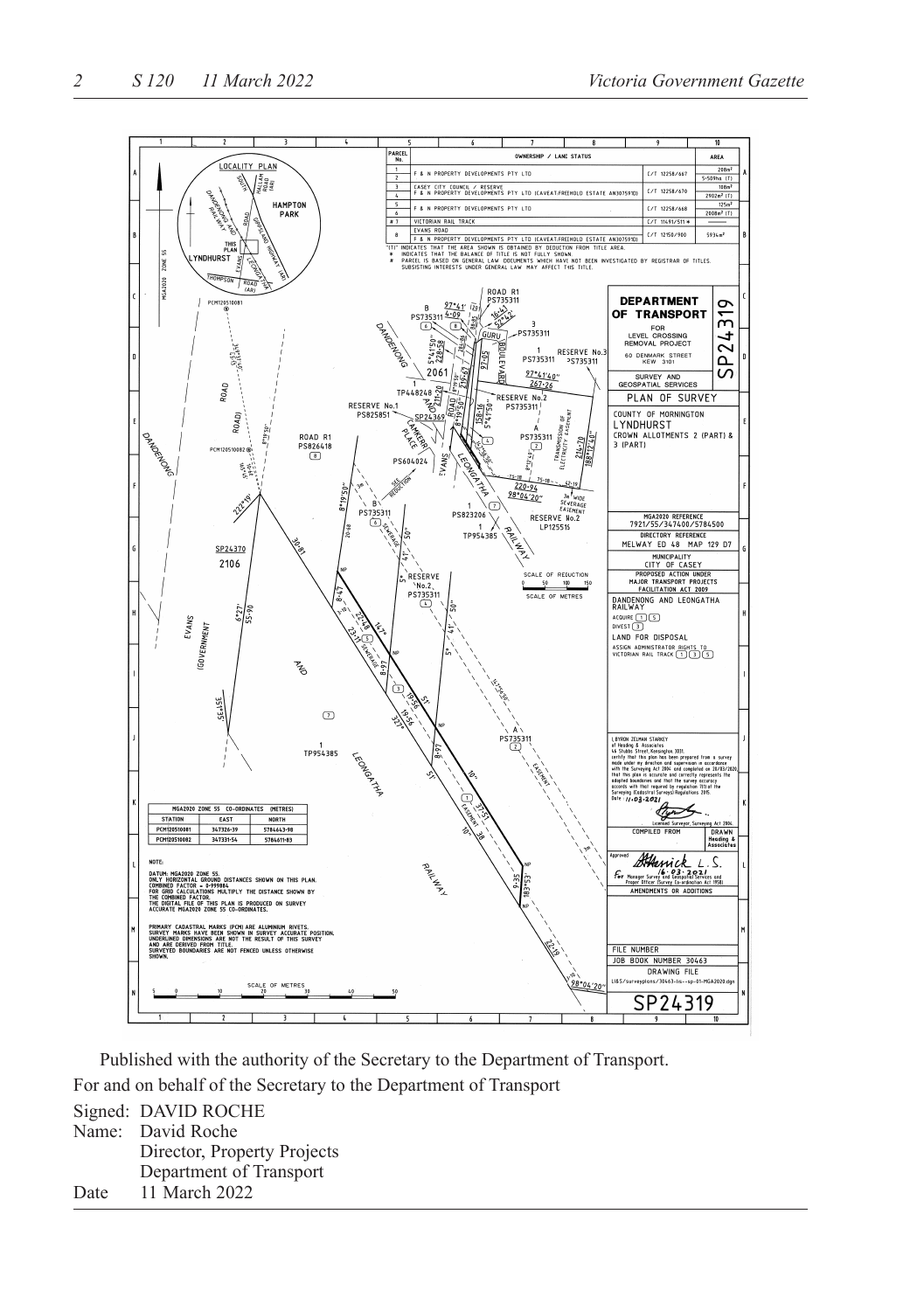#### FORM 7

Regulation 16

#### **Land Acquisition and Compensation Act 1986**

Notice of Acquisition

#### Compulsory Acquisition of Interest in Land

The Secretary to the Department of Transport declares that by this notice it acquires the following interest in the land described as Parcel 5 on Survey Plan 24319, being part of the land generally known as 430S Evans Road, Lynbrook and described in Certificate of Title Volume 12258 Folio 668.

**Interests acquired:** The interest in fee simple of the registered proprietor F&N Developments Pty Ltd and all other interests in the land.

The land described in this notice vests in the Authority freed and discharged from any right, title, power, authority or interest had or possessed by South East Water Corporation in connection with the easement marked E-3 on PS735311J.

The acquisition is made pursuant to section 112 of the **Major Transport Project Facilitation Act 2009** for the purpose of the Cranbourne Line Duplication Project.

A notice of intention to acquire the interest in the land was served on 6 December 2021 under section 7(1) of the **Land Acquisition and Compensation Act 1986**.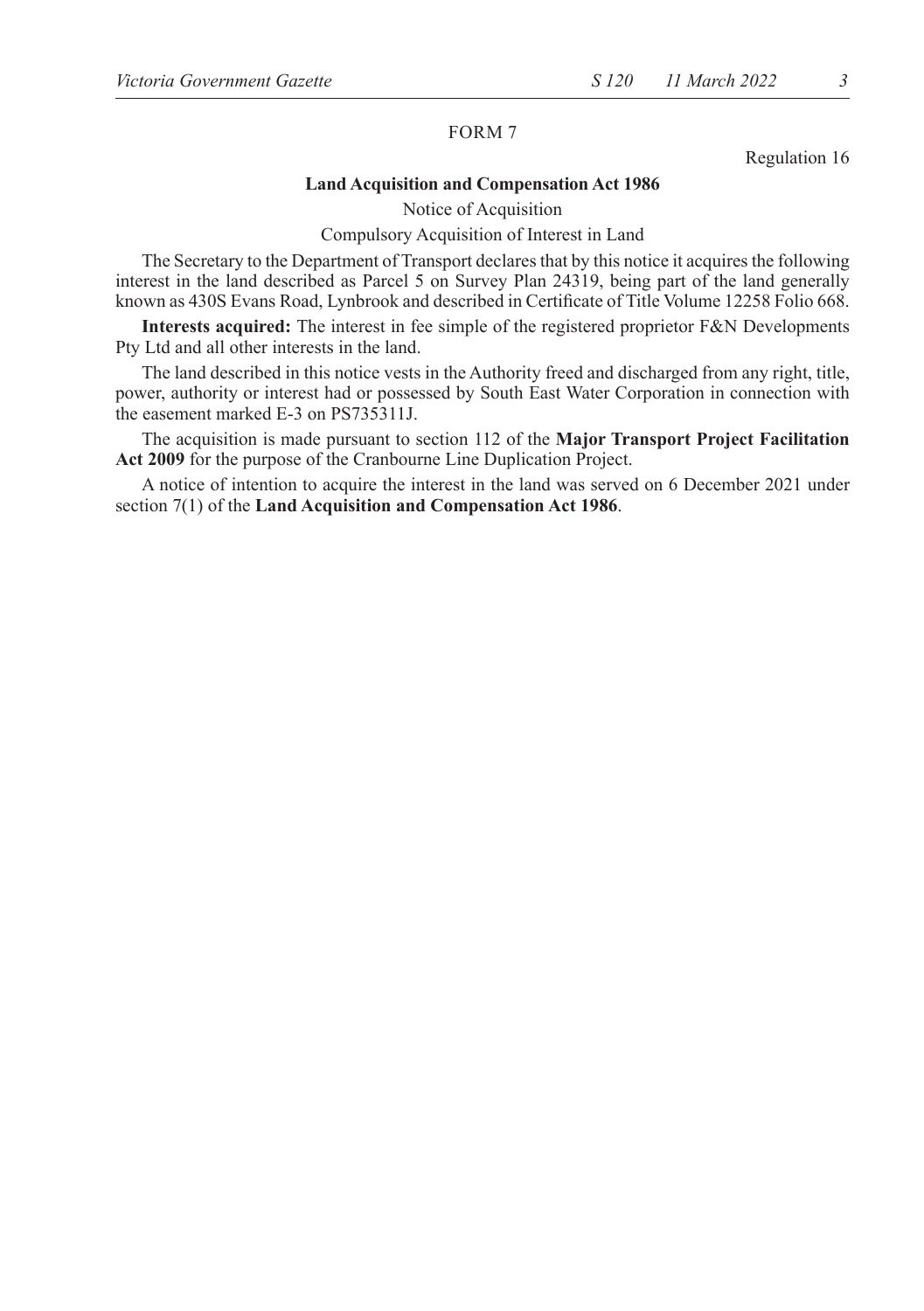

Published with the authority of the Secretary to the Department of Transport.

For and on behalf of the Secretary to the Department of Transport

Signed: DAVID ROCHE Name: David Roche Director, Property Projects Department of Transport Date 11 March 2022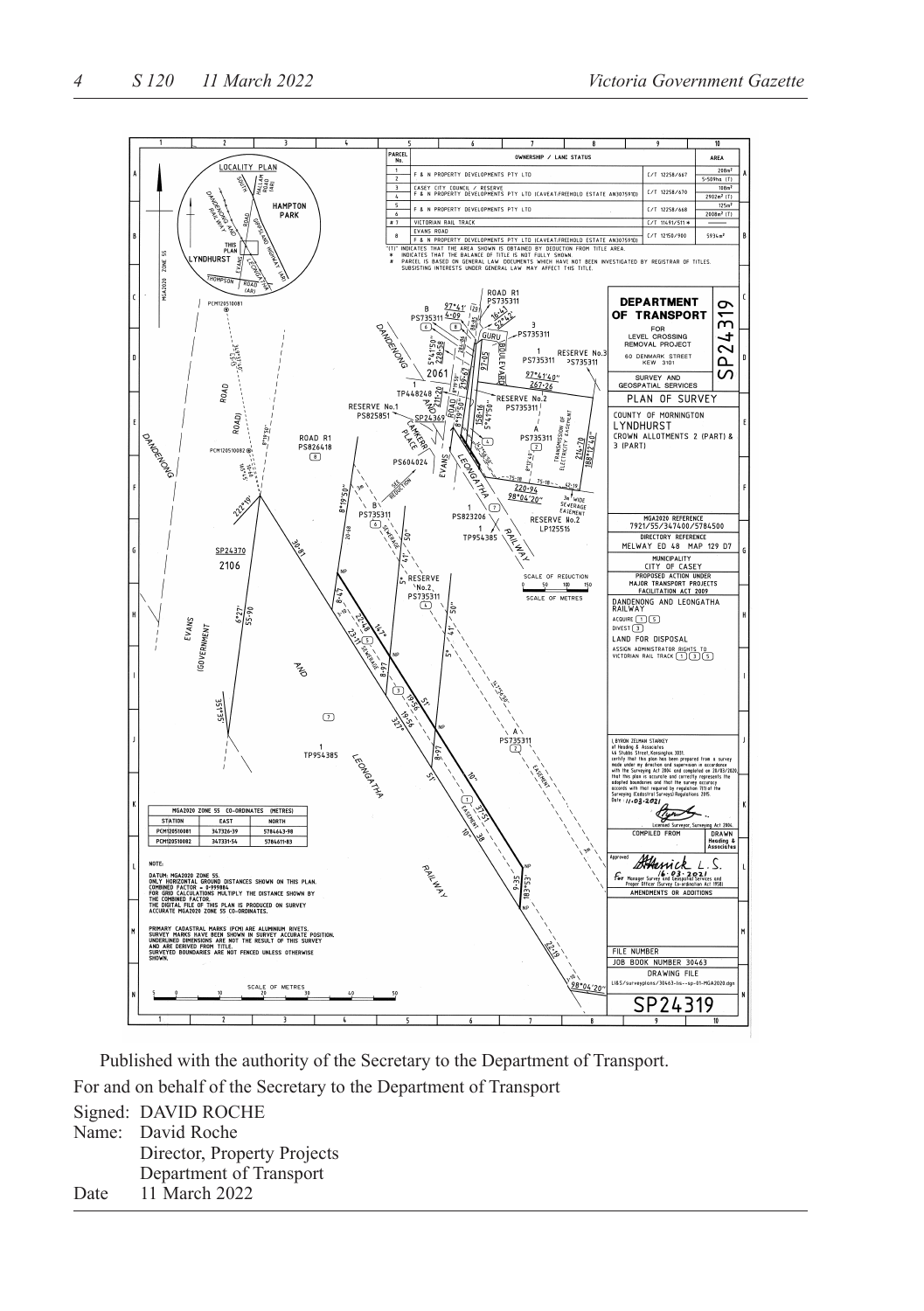This page was left blank intentionally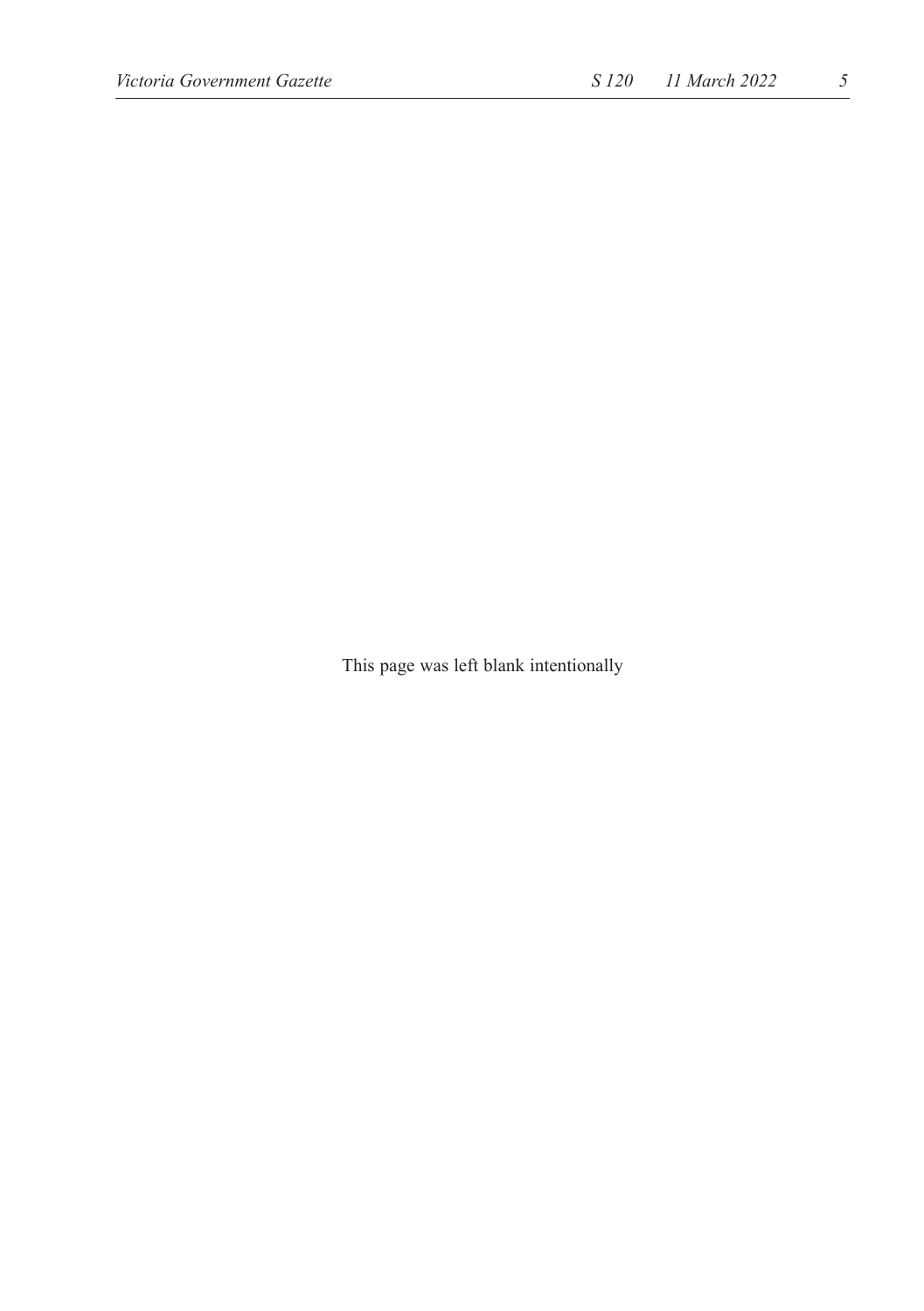This page was left blank intentionally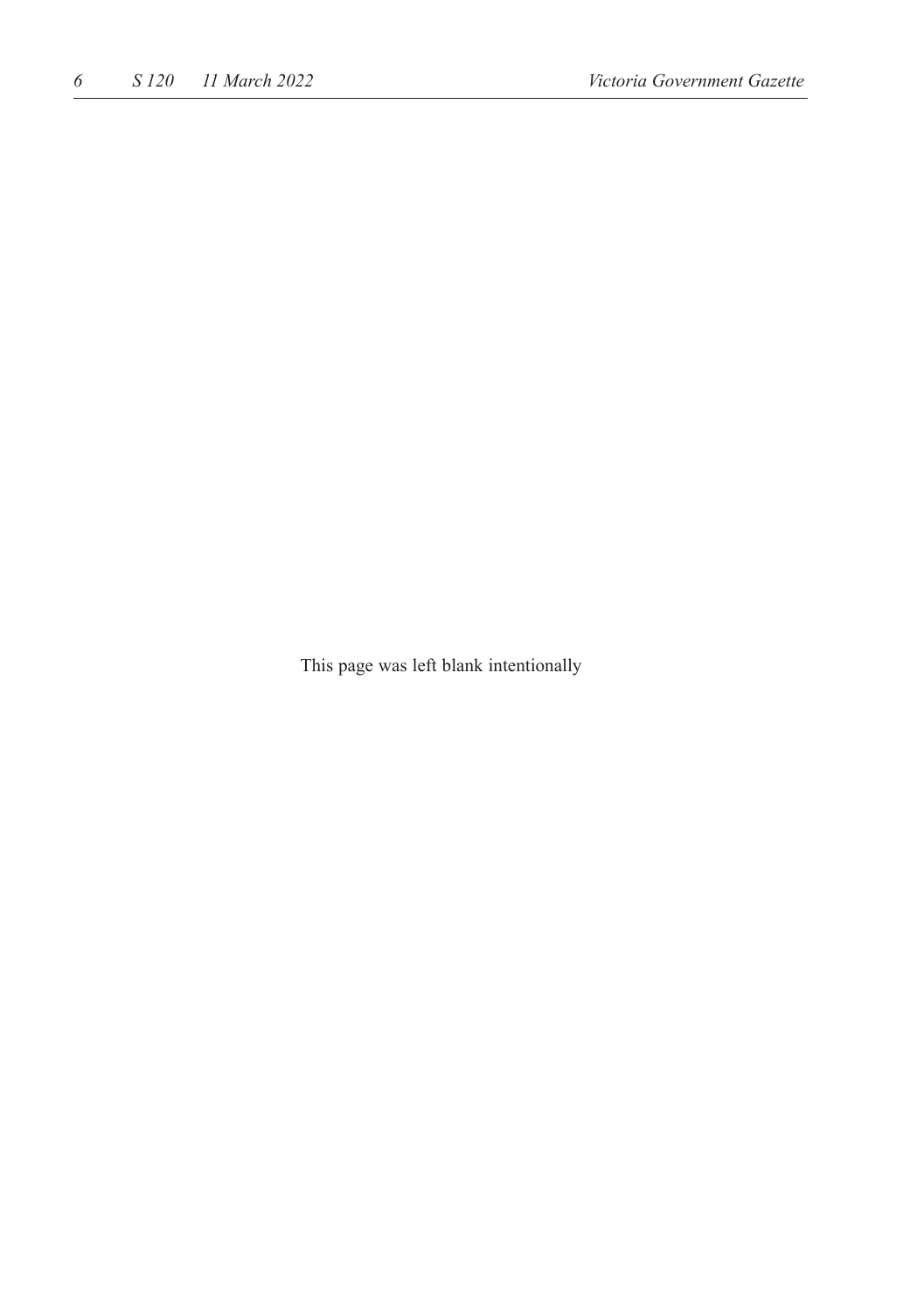This page was left blank intentionally